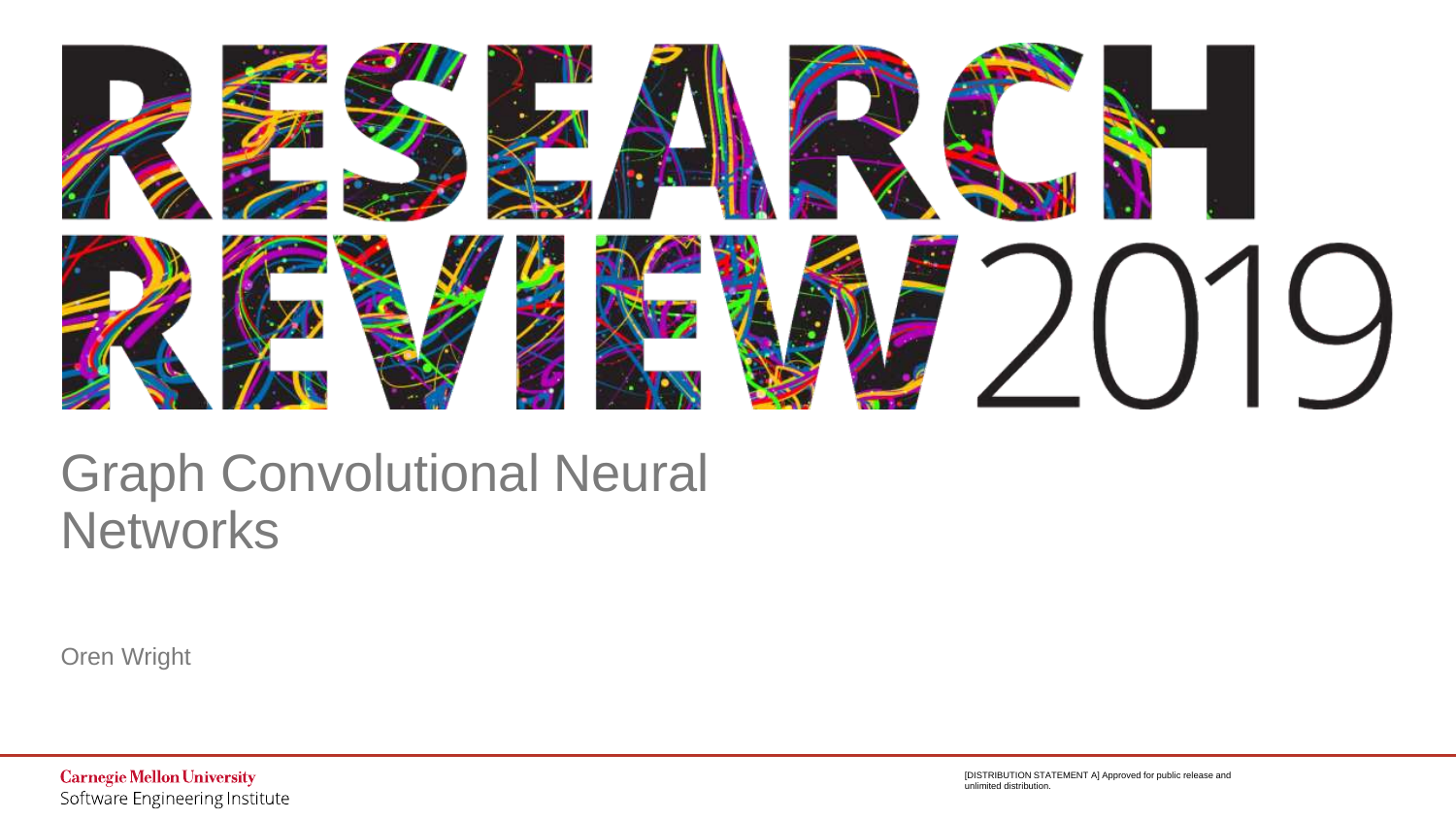Copyright 2019 Carnegie Mellon University.

This material is based upon work funded and supported by the Department of Defense under Contract No. FA8702-15-D-0002 with Carnegie Mellon University for the operation of the Software Engineering Institute, a federally funded research and development center.

The view, opinions, and/or findings contained in this material are those of the author(s) and should not be construed as an official Government position, policy, or decision, unless designated by other documentation.

NO WARRANTY. THIS CARNEGIE MELLON UNIVERSITY AND SOFTWARE ENGINEERING INSTITUTE MATERIAL IS FURNISHED ON AN "AS-IS" BASIS. CARNEGIE MELLON UNIVERSITY MAKES NO WARRANTIES OF ANY KIND, EITHER EXPRESSED OR IMPLIED, AS TO ANY MATTER INCLUDING, BUT NOT LIMITED TO, WARRANTY OF FITNESS FOR PURPOSE OR MERCHANTABILITY, EXCLUSIVITY, OR RESULTS OBTAINED FROM USE OF THE MATERIAL. CARNEGIE MELLON UNIVERSITY DOES NOT MAKE ANY WARRANTY OF ANY KIND WITH RESPECT TO FREEDOM FROM PATENT, TRADEMARK, OR COPYRIGHT INFRINGEMENT.

[DISTRIBUTION STATEMENT A] This material has been approved for public release and unlimited distribution. Please see Copyright notice for non-US Government use and distribution.

This material may be reproduced in its entirety, without modification, and freely distributed in written or electronic form without requesting formal permission. Permission is required for any other use. Requests for permission should be directed to the Software Engineering Institute at permission@sei.cmu.edu.

Carnegie Mellon® is registered in the U.S. Patent and Trademark Office by Carnegie Mellon University.

DM19-1108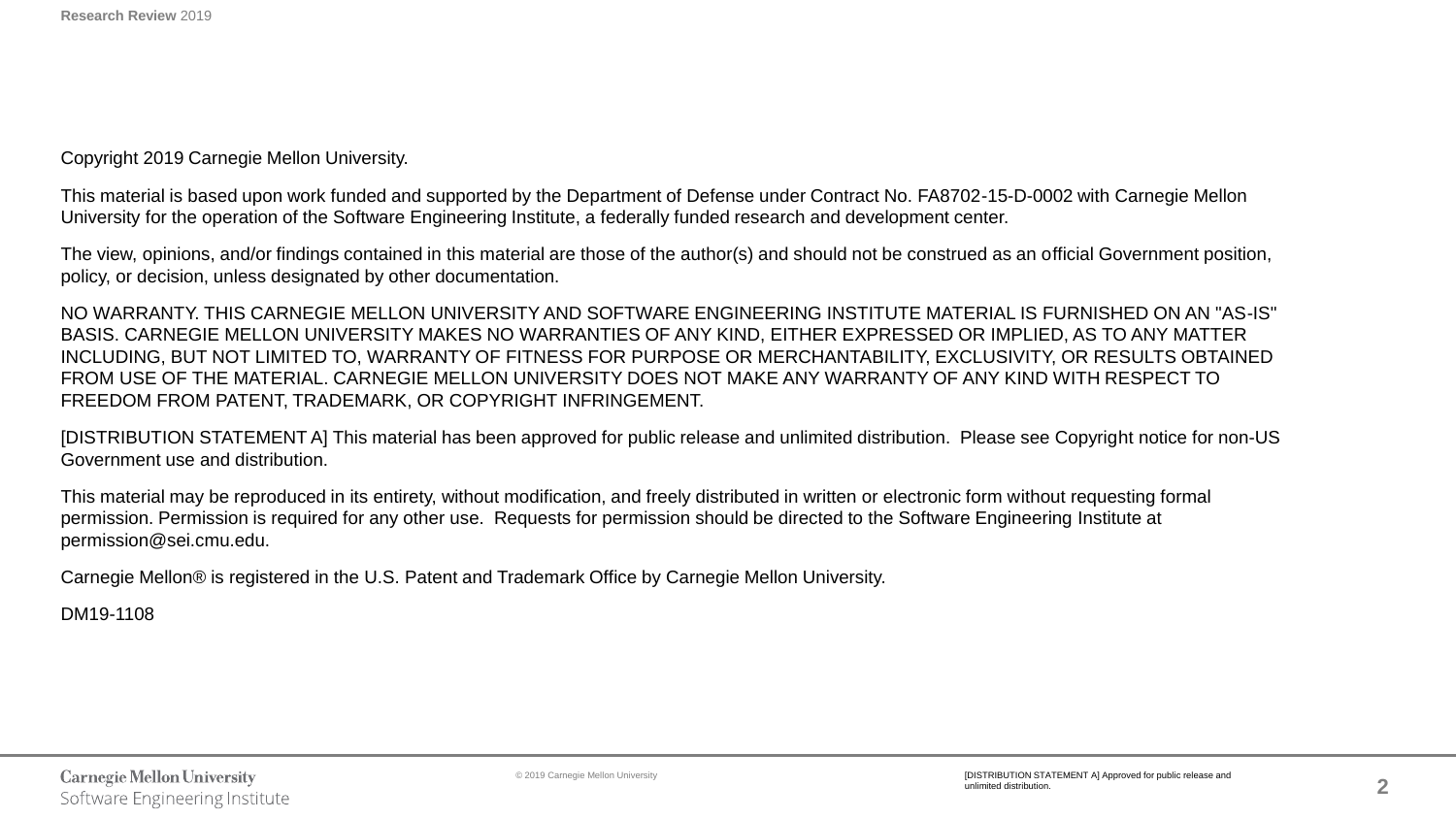# How does AI learn structure?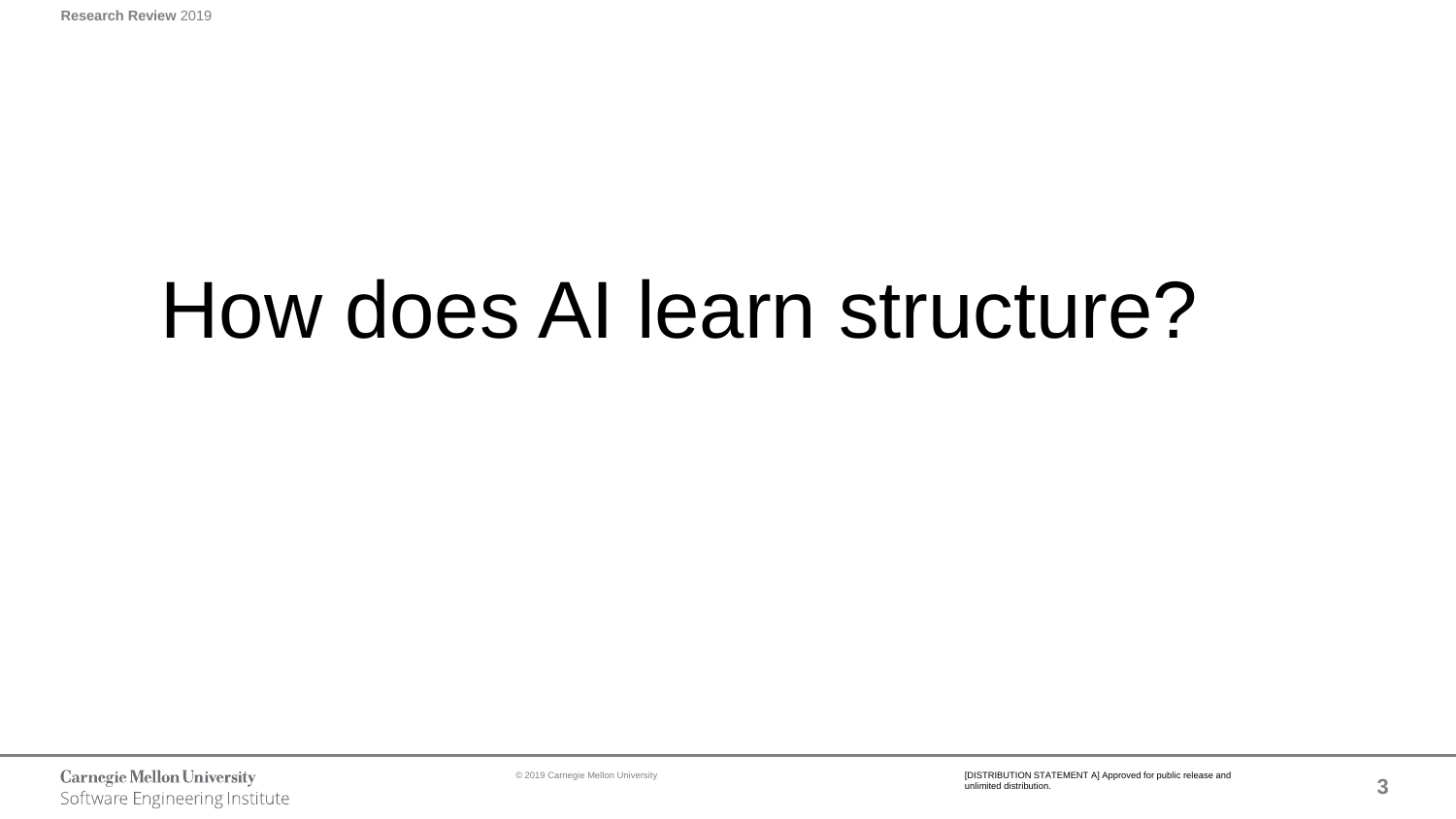**Research Review** 2019

### Graphs Are Everywhere



#### **Carnegie Mellon University** Software Engineering Institute

© 2019 Carnegie Mellon University [DISTRIBUTION STATEMENT A] Approved for public release and unlimited distribution.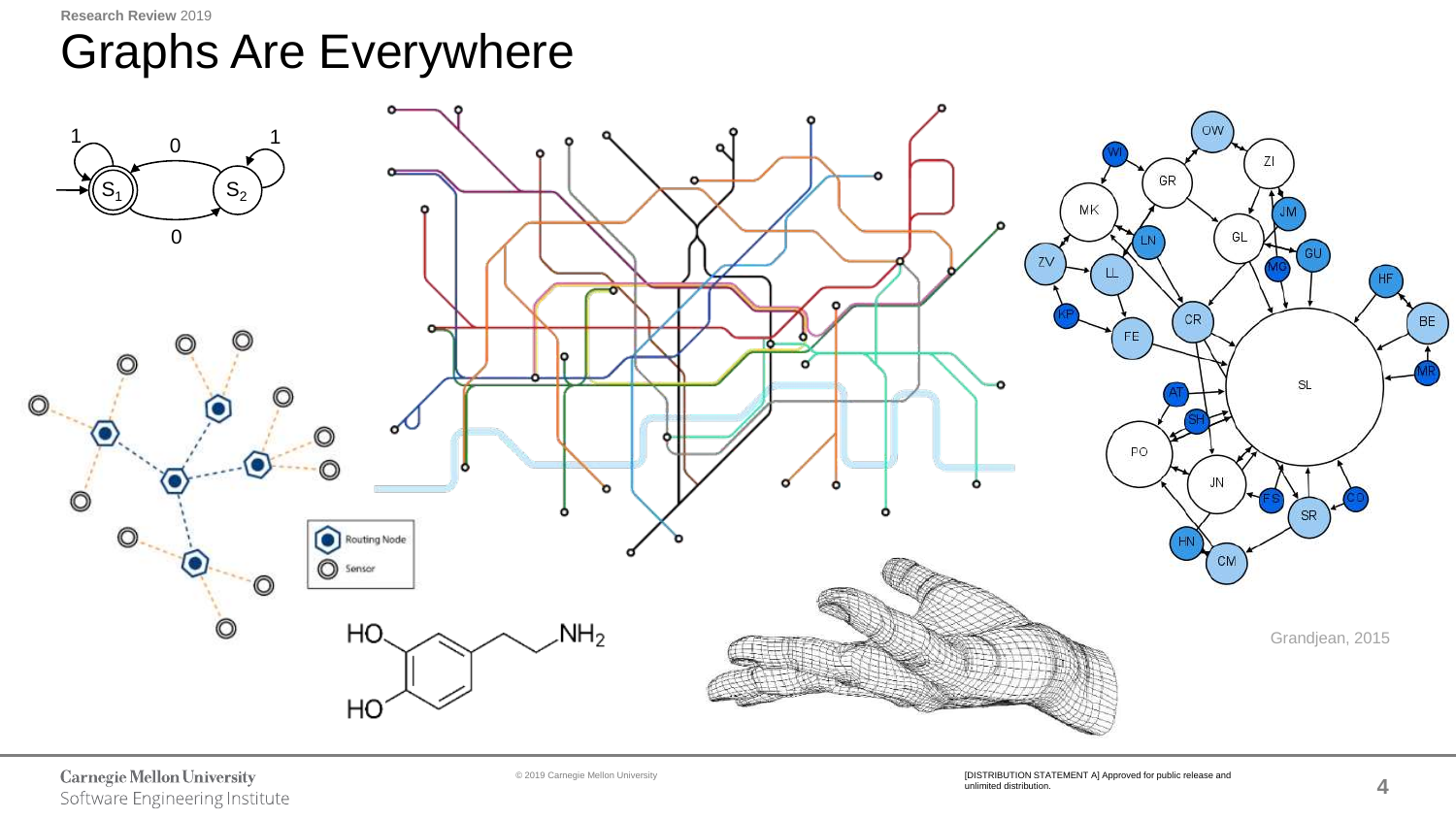## Graphs Are Everywhere

**Research Review** 2019



**Carnegie Mellon University** Software Engineering Institute

© 2019 Carnegie Mellon University [DISTRIBUTION STATEMENT A] Approved for public release and unlimited distribution.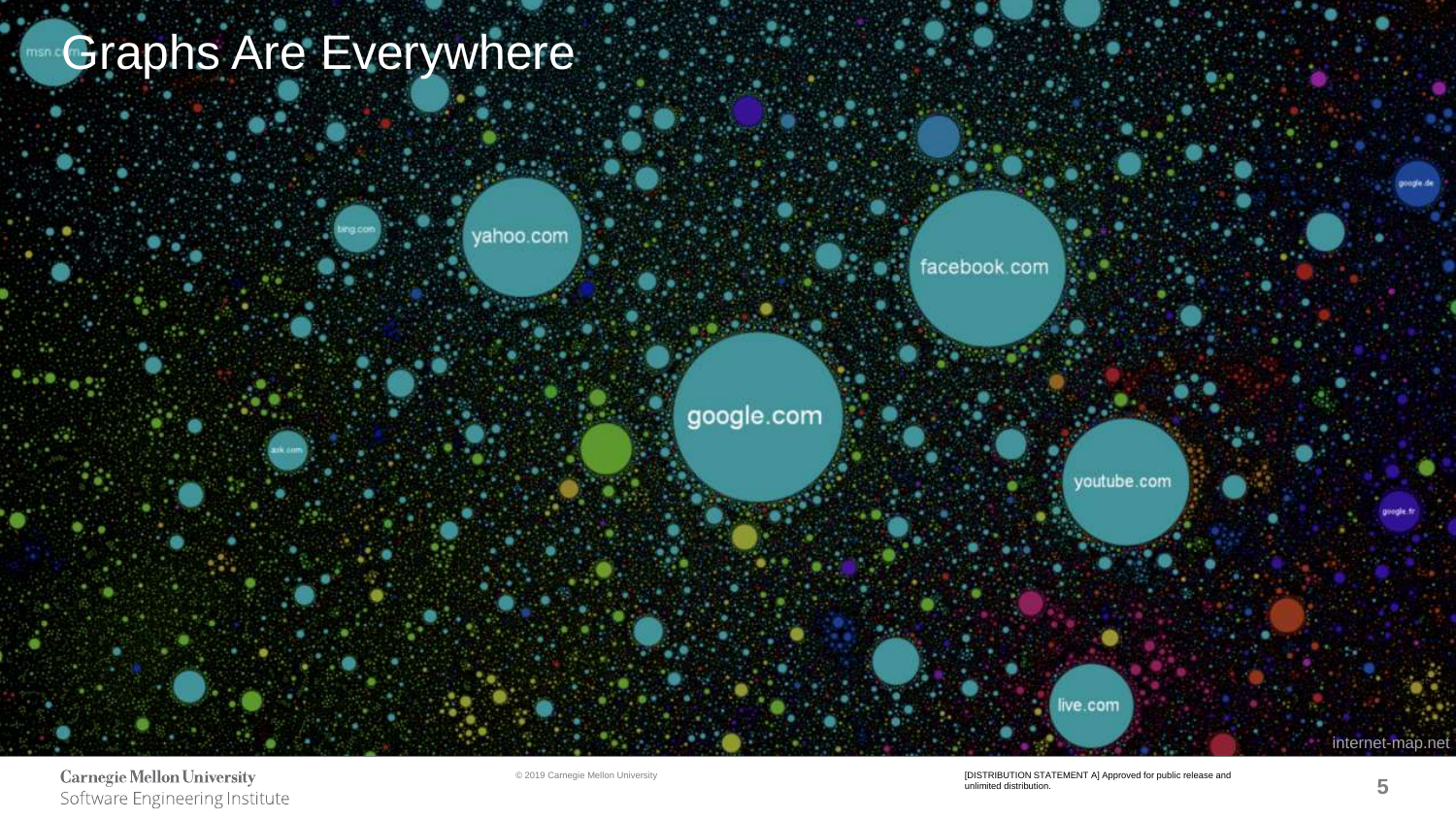### Data Structures as Graphs

Regular Data Structures **Integral and Australian Contract Contract Contract Contract Contract Contract Contract Contract Contract Contract Contract Contract Contract Contract Contract Contract Contract Contract Contract Co** 

Images



Time Series



Social Networks World Wide Web Telecom Networks Supply Chains Biological Systems Semantic Lexicons Chemical Models State Machines Call Graphs

**…**

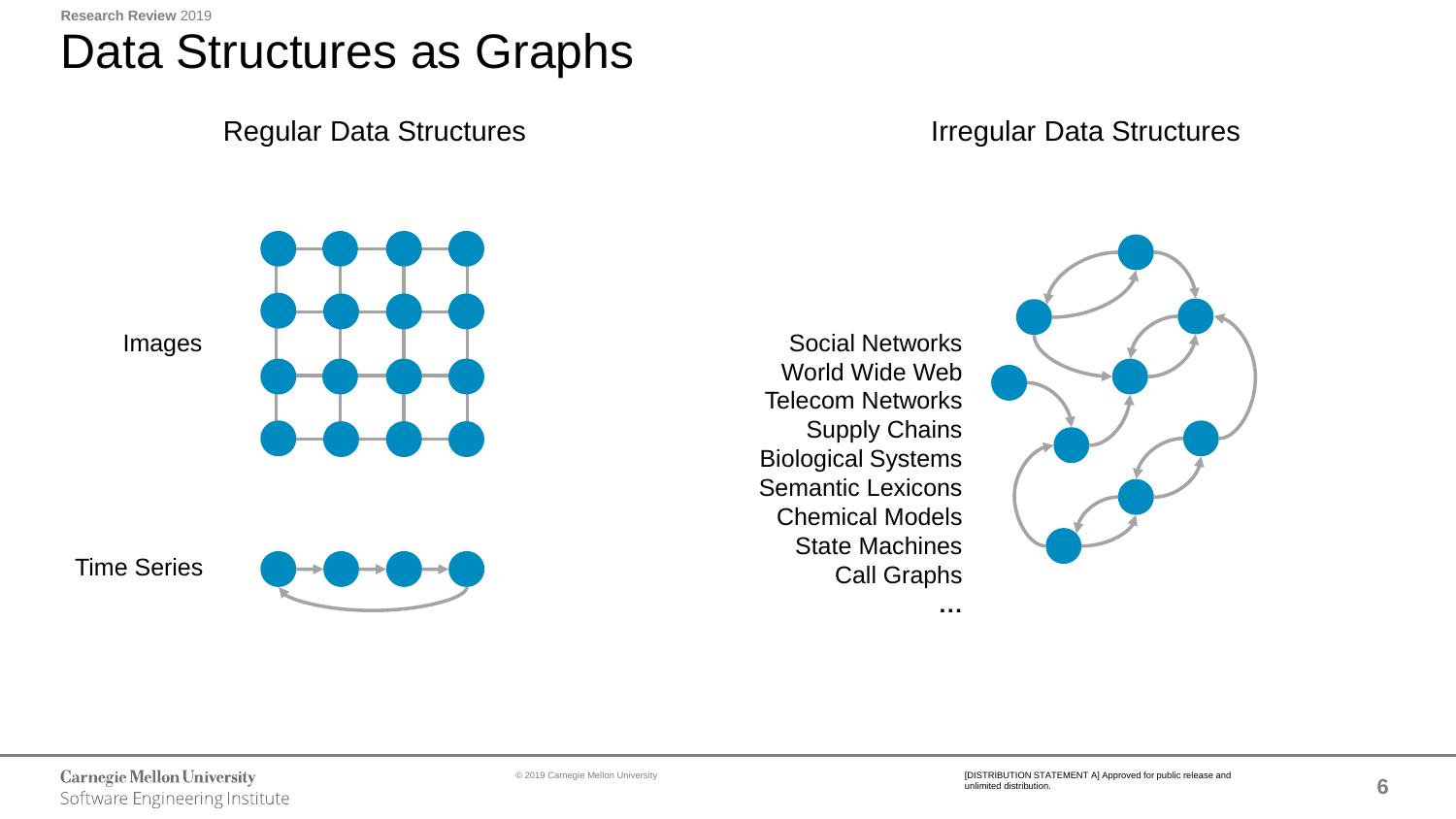### The Convolutional Kernel

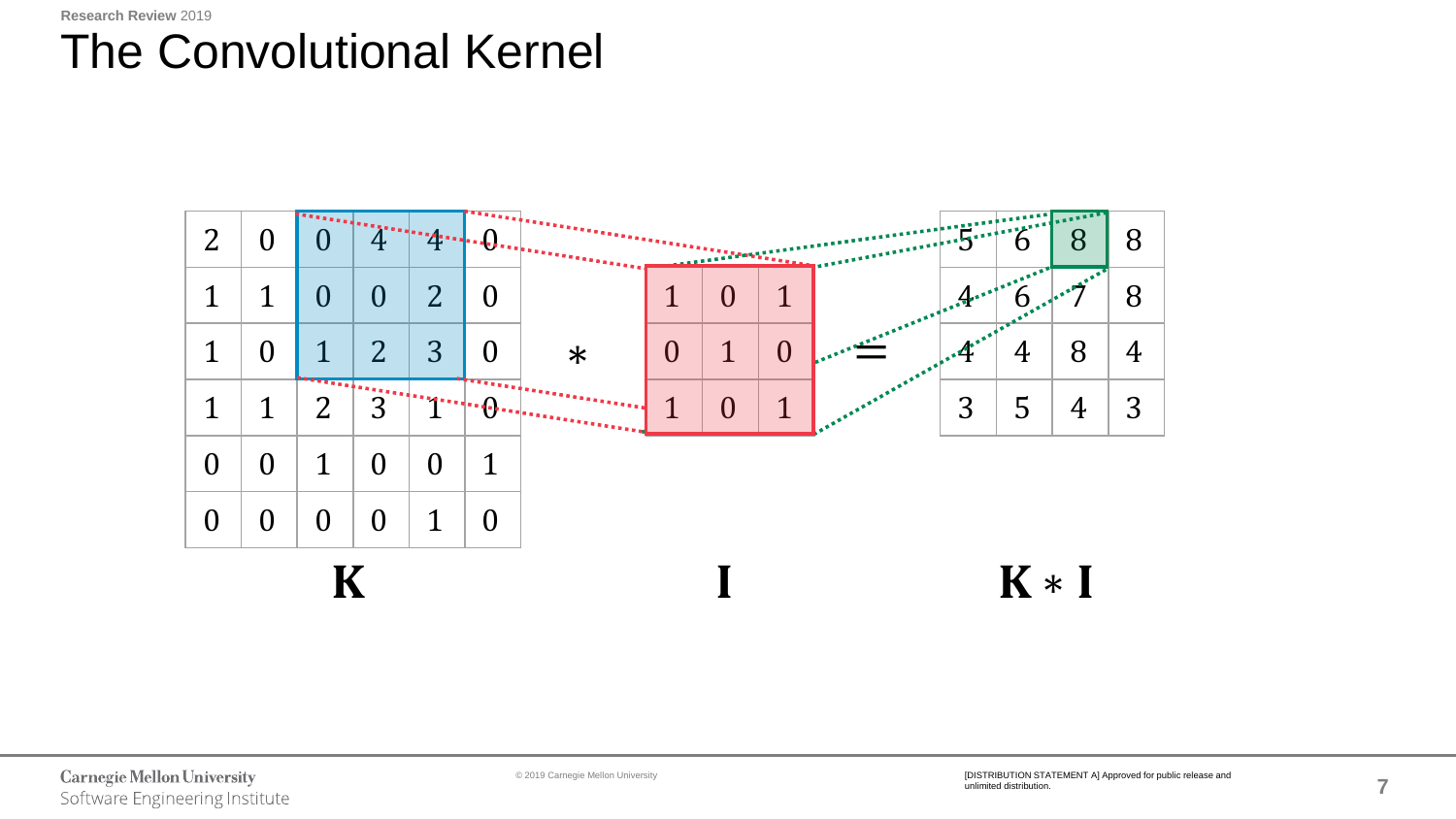### The Convolutional Kernel

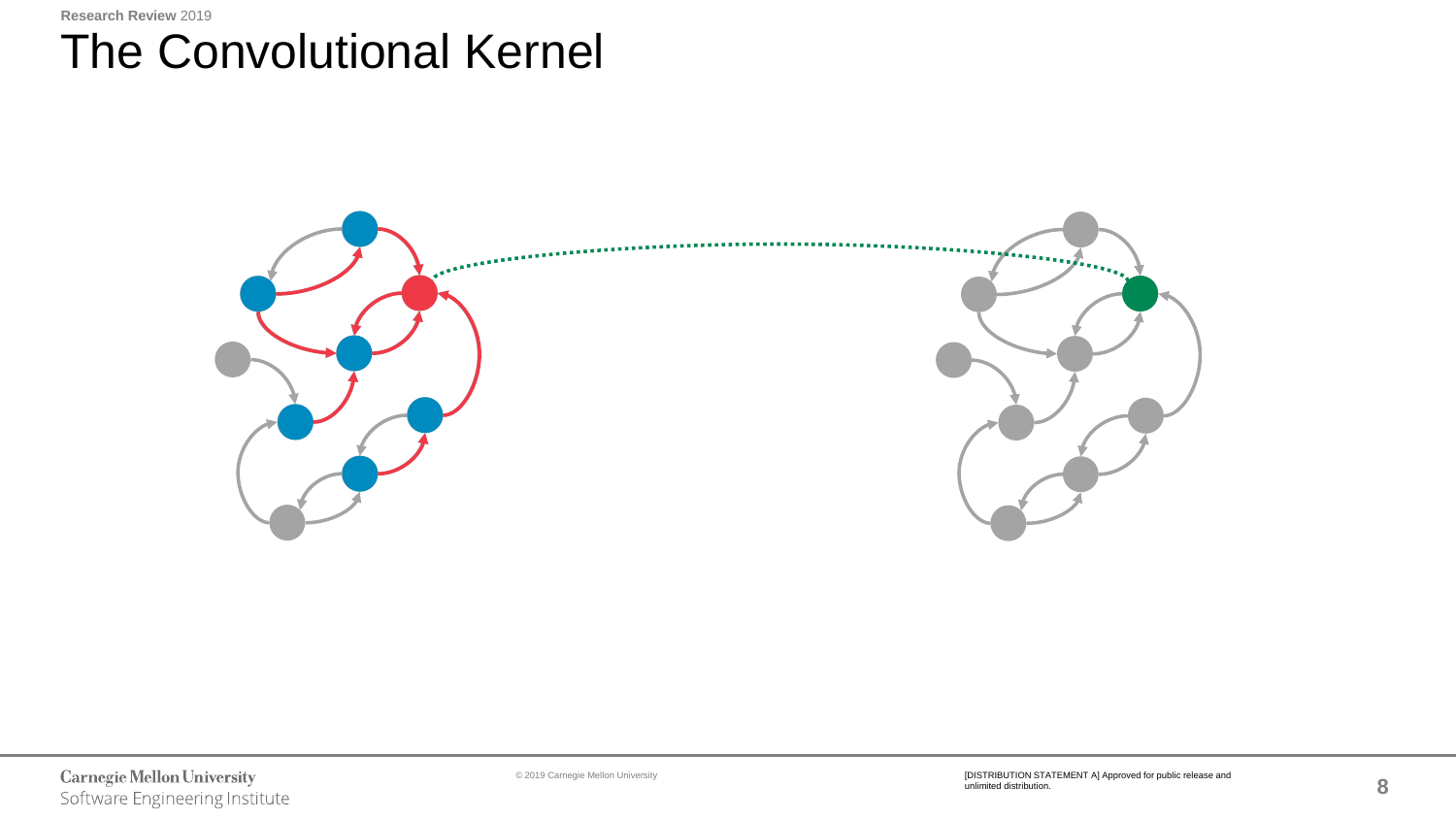#### **Research Review** 2019

# Why Are CNNs So Useful?

- **Fixed** number of parameters
- **Local** kernel
- **Spatial invariance** properties



Redmon & Farhadi, 2018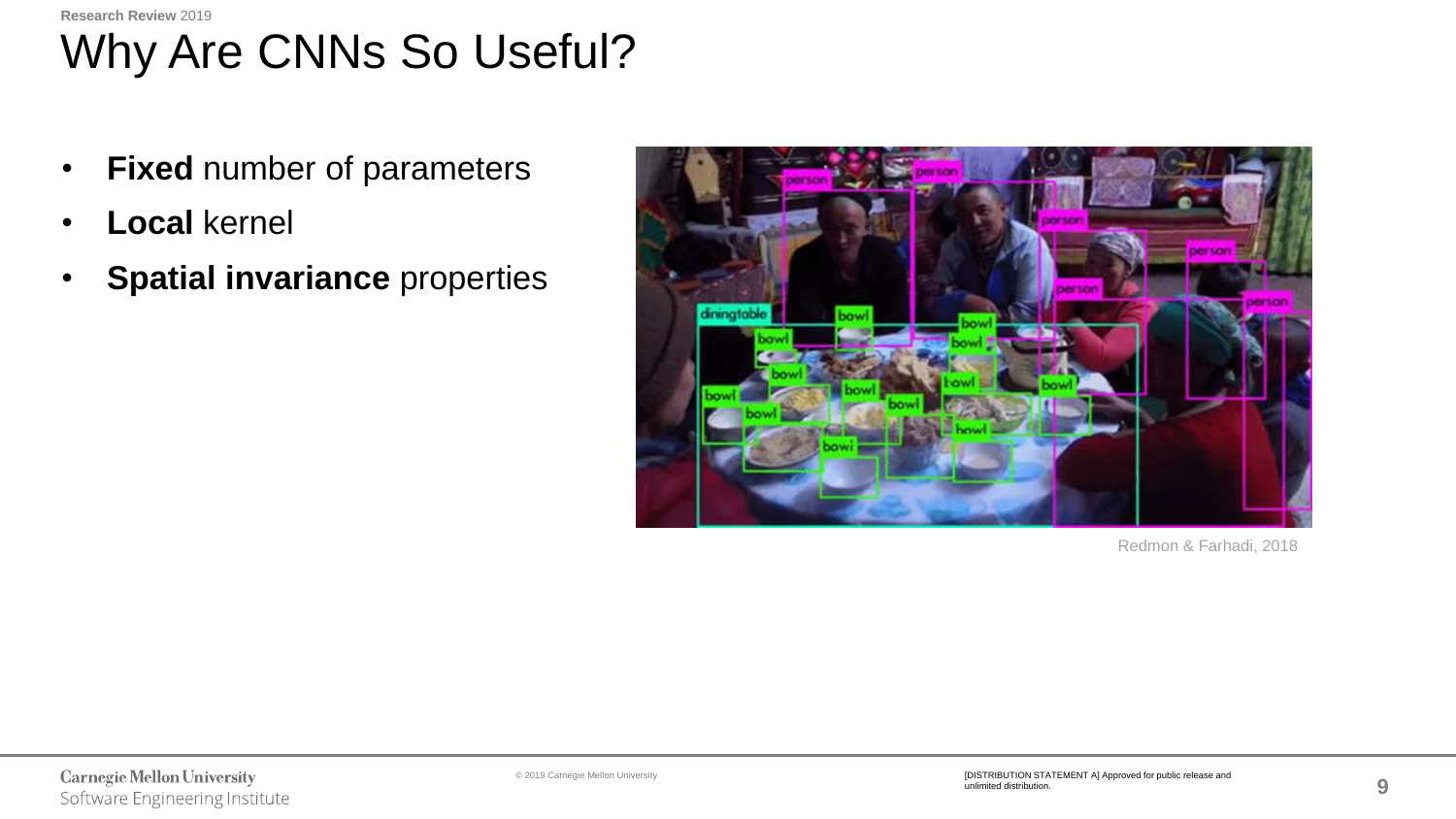#### **Research Review** 2019

# Building a Graph Convolution

Time Series 1 2 3 4  $\mathbf{x} =$  $\overline{a}$  $\boldsymbol{b}$  $\mathcal{C}_{0}$  $\overline{d}$ **Signal**  $C =$ 0 0 0 1 1 0 0 0 0 1 0 0 0 0 1 0 Shift Matrix Time-Shifted Signal  $\mathbf{x}' = \mathbf{C}\mathbf{x} =$  $\boldsymbol{d}$  $\alpha$  $\boldsymbol{b}$  $\mathcal{C}_{0}$ General Graph 2 4 3 1  $\mathbf{x} =$  $\alpha$  $\boldsymbol{b}$  $\mathcal{C}_{0}$  $\boldsymbol{d}$ Signal Adjacency Matrix Graph-Shifted Signal  $\mathbf{x}' = \mathbf{A}\mathbf{x} =$  $\mathcal{C}_{0}$  $\alpha$  $a + d$  $a + c$  $A =$ 0 0 1 0 1 0 0 0 1 0 0 1 1 0 1 0 = Adjacency Matrix  $G = \sum$  $k=0$  $\boldsymbol{K}$  $g_k\mathbf{A}$ k  $\mathbf{x}^{(\ell+1)} = \sigma(\mathbf{G}\mathbf{x}^{(\ell)} + \mathbf{b})$ Graph Convolution GCNN layer

**Carnegie Mellon University** Software Engineering Institute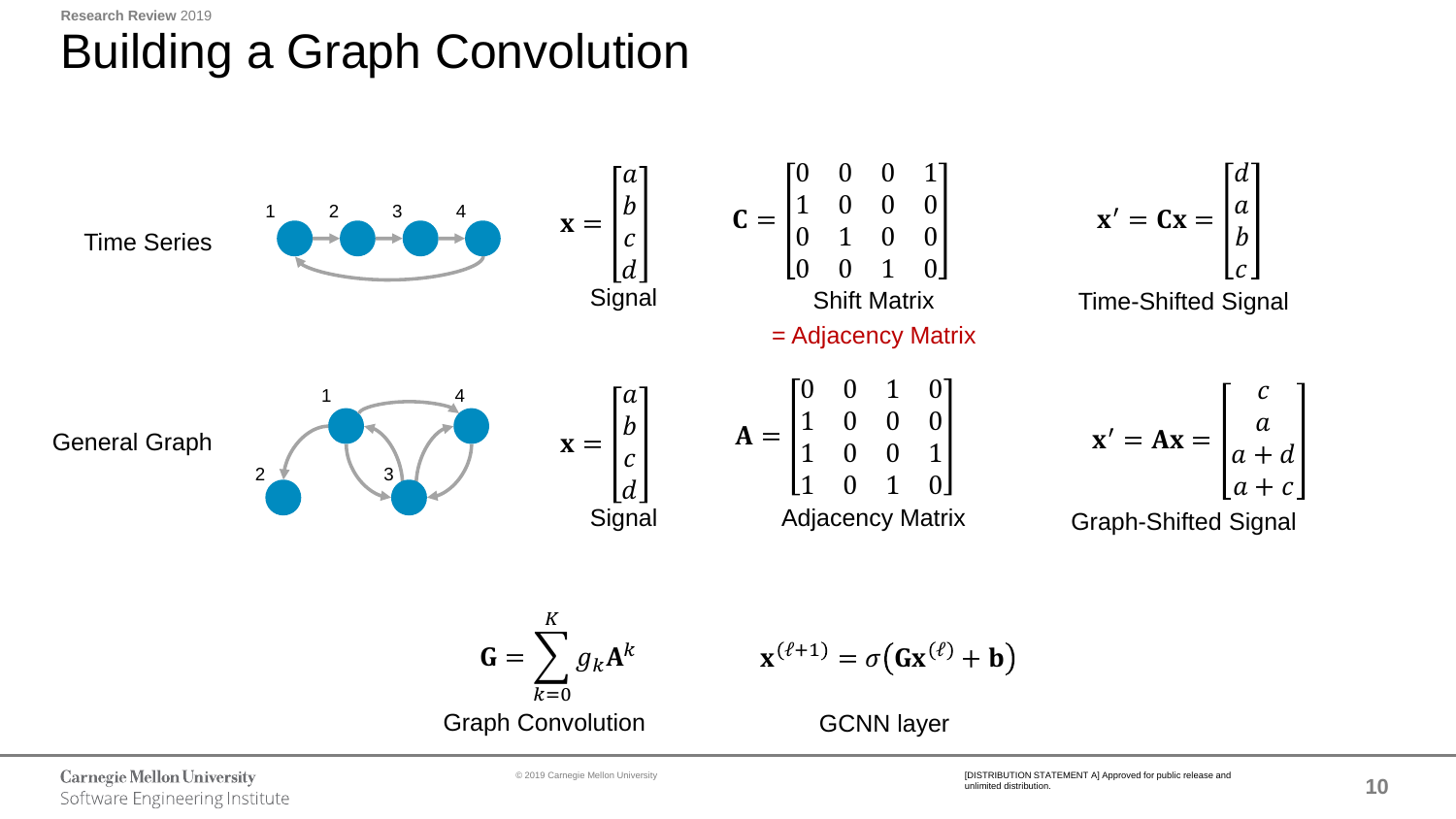## Learning on Graphs

- **Node classification:** Predict information about unlabeled nodes in a graph, based on labeled nodes.
- **Graph classification:** Predict information about new graphs, based on labeled graphs.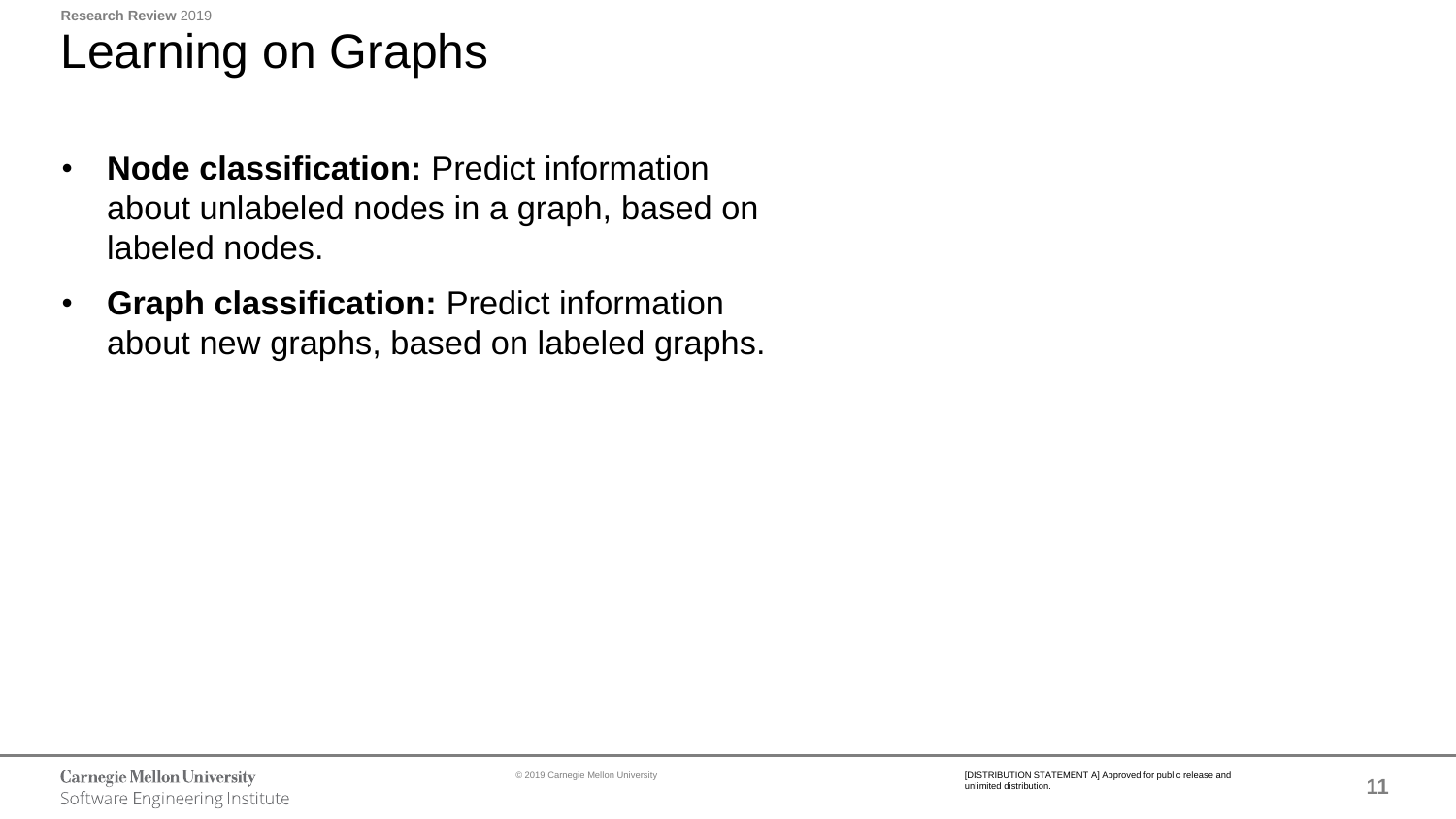**Research Review** 2019

# Learning on Graphs

- **Node classification:** Predict information about unlabeled nodes in a graph, based on labeled nodes.
- **Graph classification:** Predict information about new graphs, based on labeled graphs.

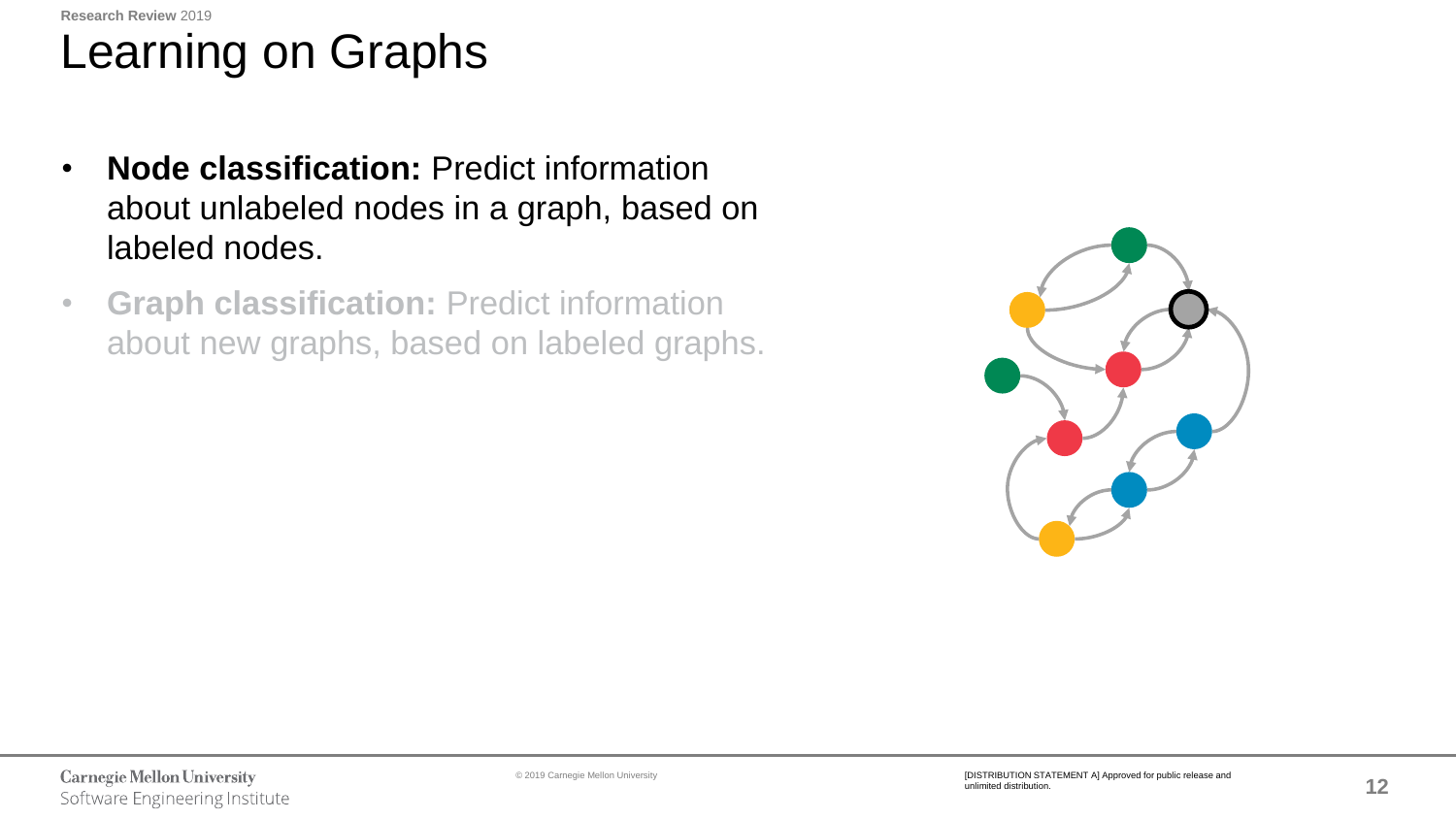**Research Review** 2019

# Learning on Graphs

- **Node classification:** Predict information about unlabeled nodes in a graph, based on labeled nodes.
- **Graph classification:** Predict information about new graphs, based on labeled graphs.